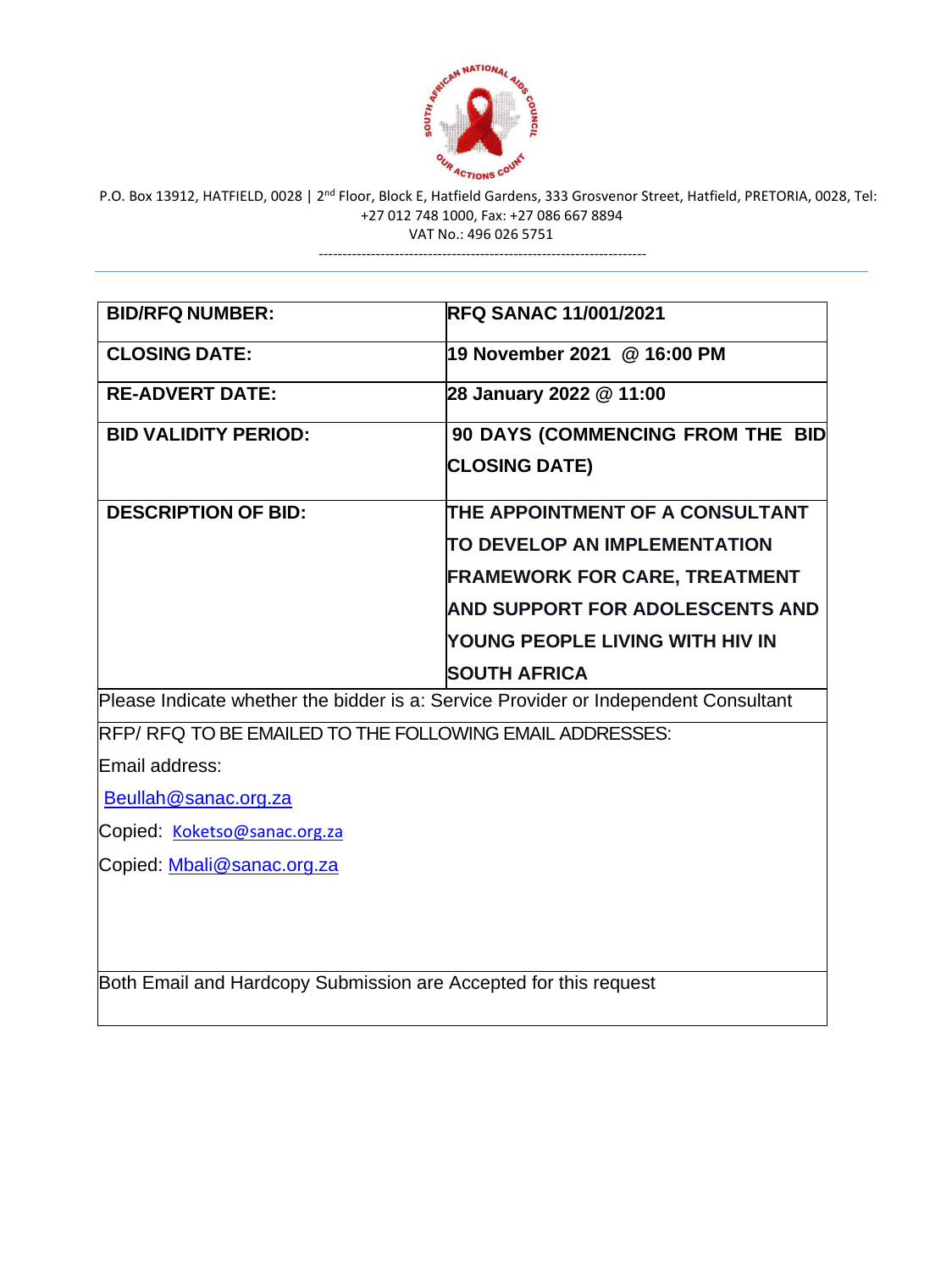

---------------------------------------------------------------------

#### **TERMS OF REFERENCE FOR THE APPOINTMENT OF A CONSULTANT TO DEVELOP AN IMPLEMENTATION FRAMEWORK FOR CARE, TREATMENT AND SUPPORT FOR ADOLESCENTS AND YOUNG PEOPLE LIVING WITH HIV IN SOUTH AFRICA**

#### **1. Introduction**

The South African National AIDS Council (SANAC) seeks to appoint a consultant to develop an Implementation Framework for the optimisation of care, treatment, and support for adolescents and youth Living with HIV (AYLHIV) in South Africa.

## **2. Background**

Adolescents and young people (AYP) remain at the centre of the HIV prevention agenda globally and in South Africa due of the susceptibility and high prevalence of HIV among this cohort. Globally, more than 2 million adolescents are living with HIV, among whom 88% are in sub-Saharan Africa. A Human Science Research Council (HSRC) study on Adolescence Living with HIV has indicated that 3.7% of all adolescents in South Africa are living with HIV. Research highlights the complexities that AYLHIV face when making decisions around HIV and their own health and the challenges identified are developmental and contextual factors which require a need to focus on positive prevention of onward transmission and continuous care and support for AYLHIV. The South African National Strategic Plan (NSP) for HIV, TB and STI's (2017-2022) recognises AYP living with HIV as some of the key and vulnerable populations who require reinforced and sustainable efforts towards care and support as well as addressing social and structural factors which increase challenges faced by AYLHIV such as treatment fatigue, treatment default and reduced viral suppression. Adolescents living with HIV largely belong to two distinct groups—those who acquired HIV in infancy and are heavily antiretroviral therapy (ART)-experienced, and those who acquired HIV more recently during their teens.

The UNAIDS Global Strategy (2021-2026) has recognized the importance of integrating preventative measures with treatment and care interventions as a more effective and sustainable approach towards the reduction of new HIV infections and ultimately ending AIDS as a public health threat by 2030. These efforts would therefore enable countries to reach the 90-90-90 targets and ensure that there is progress towards reaching country, regional and global goals. The second result area stated in the strategy is focussed on ensuring that key populations including AYLHIV, know their status and are immediately offered and retained in quality, integrated HIV treatment and care that optimise their health and well-being. . At a national level, these goals are grounded in goal 5 of the NSP which ensures human rights is at the centre of all HIV prevention efforts. One of the core sub-objectives is ensuring that the provision of rehabilitation, comprehensive psychosocial support and mental health services for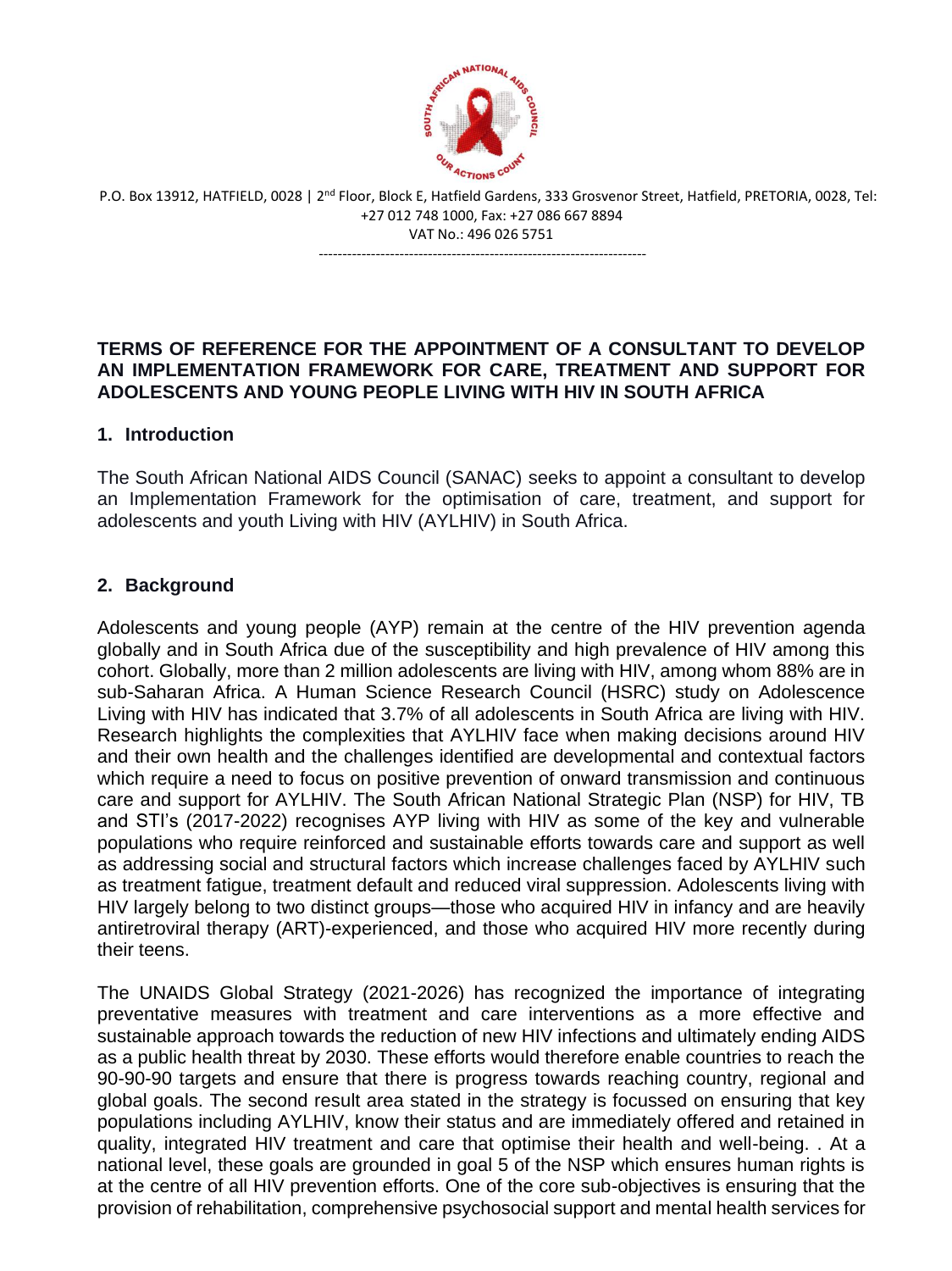

---------------------------------------------------------------------

people living with and affected by HIV and TB is expanded. Thus, the need to identify targeted comprehensive interventions to provide adequate care and support for AYLHIV to ensure they realize their rights and full potential.

## **3. Purpose**

The purpose of an AYLHIV Implementation framework is to provide guidance towards the implementation of AYLHIV programmes and interventions and to optimize the impact of Sexual and Reproductive Health (SRH) services and ensure inclusive, targeted, and appropriate interventions for AYLHIV. The framework aims to integrate critical health and social services and AYLHIV development programmes, social and behaviour change communication, and mobilisation for better access to and improved quality of health products and services for Adolescents and Young People.

#### **4. Scope of Work**

SANAC seeks to engage a service provider/consultant to undertake the following piece of work, grounded in human rights, and using participatory approaches:

- 1. Review existing AYLHIV data, programmes and initiatives including culturally and contextually relevant community-based approaches.
- 2. Conduct stakeholder consultations ensuring maximum participation of AYLHIV
- 3. Lead the development of a AYLHIV implementation framework that is contextually customised and appropriate.
- 4. Develop a monitoring and evaluation framework for tracking progress of the AYLHIV implementation framework.
- 5. Develop a reporting framework for the monitoring of the AYLHIV implementation framework.
- 6. Conduct a gap analysis and provide a detailed report
- 7. Carry out a mapping exercise of AYLHIV services and interventions at national and subnational level.

## **5. Expected Deliverables**

- 1. Print-ready ALHIV implementation framework with targets and high-level costing
- 2. Print-ready Monitoring and Evaluation Framework for tracking progress of the ALHIV implementation framework.
- 3. Print-ready Reporting Framework for the monitoring of the AYLHIV implementation framework

## **6. Qualifications and Experience**

The consultant requires should meet the following criteria: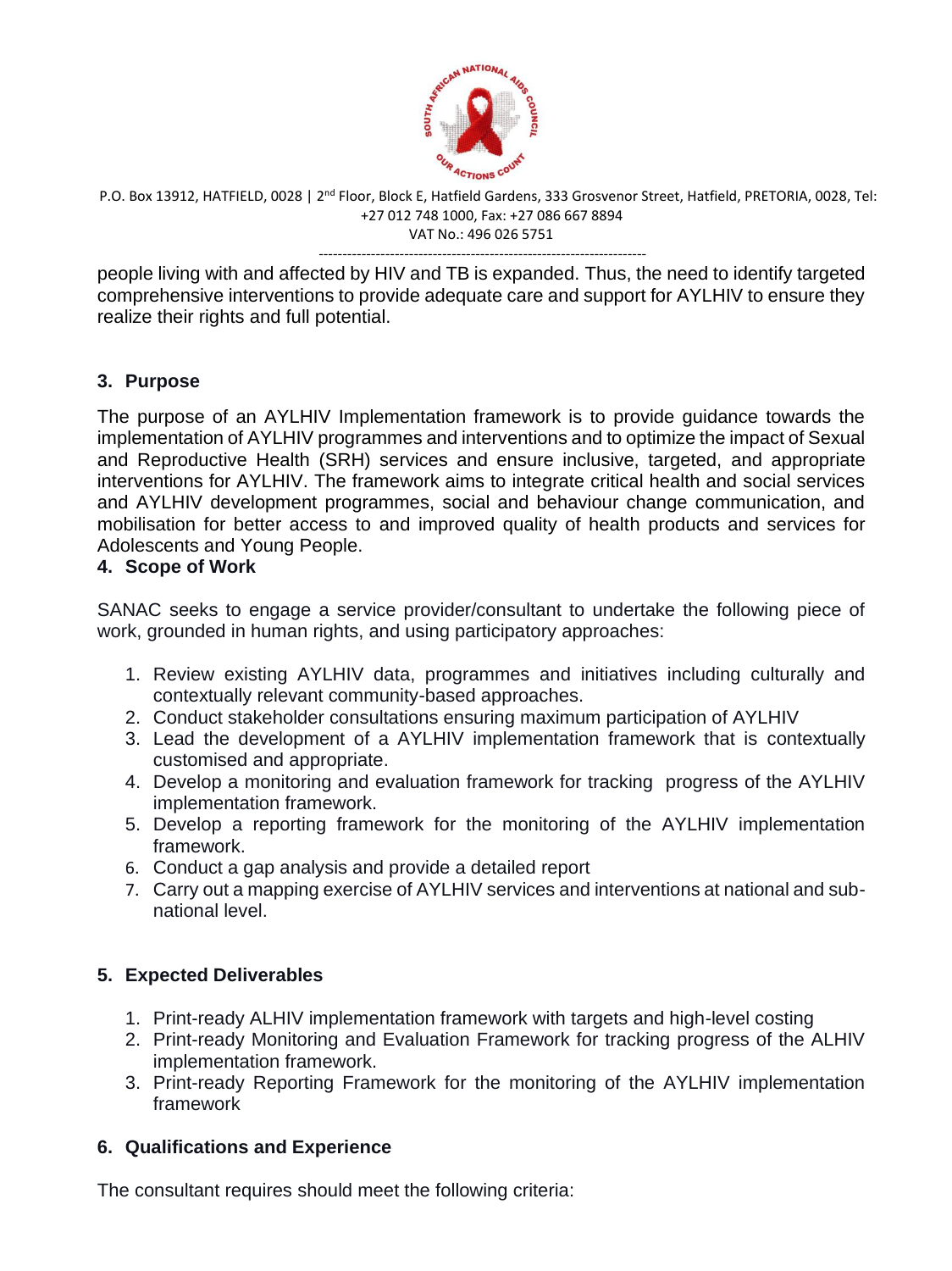

---------------------------------------------------------------------

- Registered service provider with at least 3 years of experience, in developing strategic frameworks with BBBEE registration.
- Knowledge of HIV, TB and STIs in South Africa.
- Thorough understanding of HIV in the context of treatment and prevention and adequate understanding of challenges faced by PLHIV
- Aptitude for policy, strategic planning, system development, and organizational skills, including results orientation.
- Minimum of 5 years proven track record in designing visually engaging infographics on HIV, TB and STIs.
- Knowledge and/or understanding of the SANAC and its stakeholders.
- Excellent English language writing and editing.

# **7. Competencies and Special Skills Requirement**

- Demonstrate strong written communication, analytical ability, and ability to rapidly integrate information from various sources.
- Knowledgeable of current SANAC activities including HIV, TB and STIs.
- Ability to deliver the requirements on time and be responsive to all communications from SANAC.
- Ability to work under pressure.

# **8. Timelines**

The level of effort expected is from 1 December 2021 –01 March 2022 **(90** days)**.**

## **9. Criteria for Selection:**

- The selection of the best offer will be based on the combined scoring method: (the qualifications and methodology will be weighted 80%, combined with the price offer, which will be weighted 20%).
- Methodology and approach to delivering the ToR (40%)
- Internal capacity (capacity, resources, and capability) to meet the requirements of the TOR (30%)
- Experience of Lead Consultant that will be assigned to the contract (10%)
- Financial proposal (inclusive of all costs) (20%)

# **10. Supervision**

The service provider will be supervised by the SANAC AYP Team and the AYLHIV Advisory Group

## **11. Payment schedule for the task**